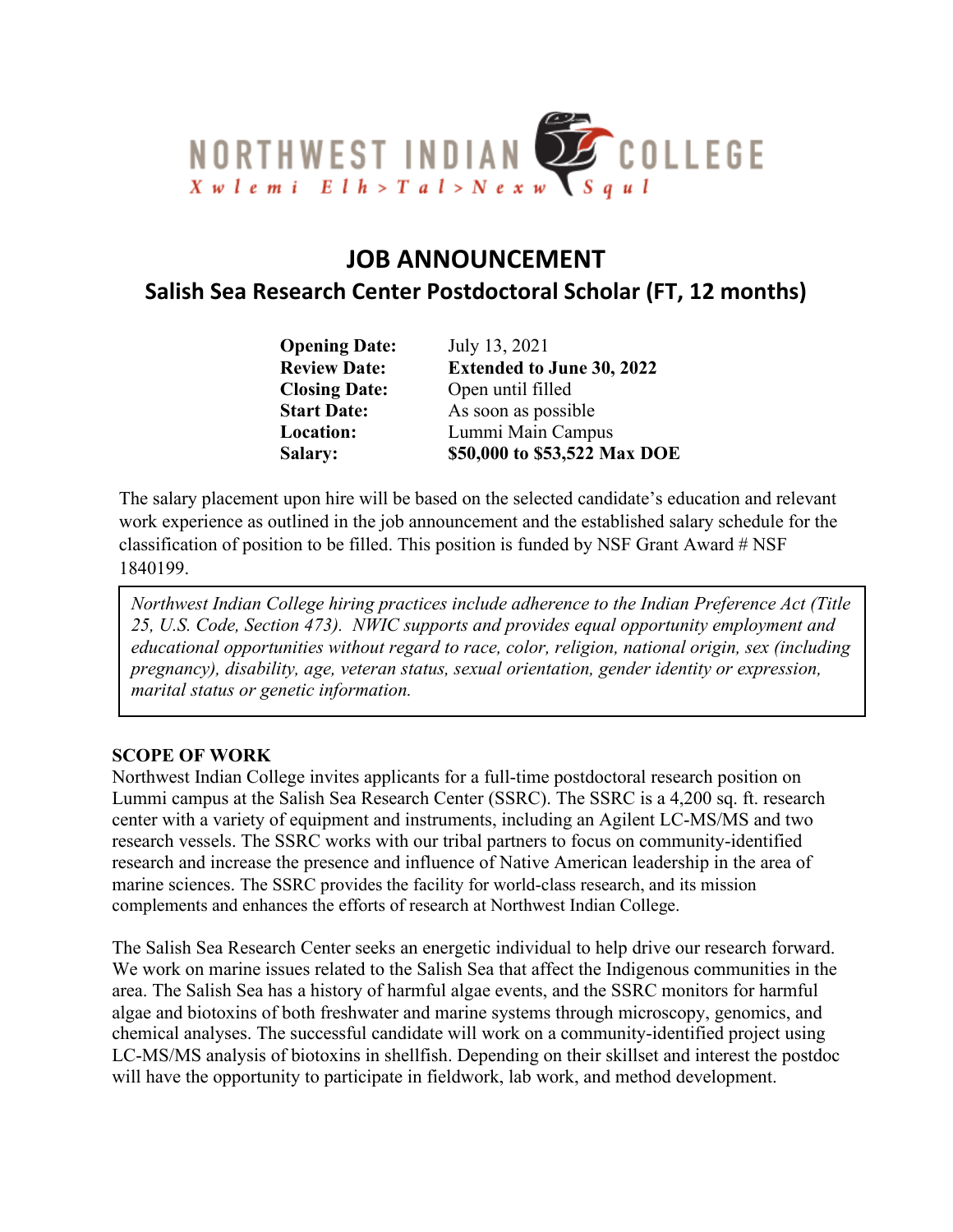This position is for 24 months initially and renewable depending on funding availability and performance. The successful candidate will receive training in LC-MS/MS and biotoxin methods, research collaboration, presentation and publication of results, and outreach and mentoring. A team of scientists working across various interest groups (tribal, academic, state, and federal) are participating in this effort and there is substantial room for creative approaches by the postdoctoral scientist to propose original research to understand and improve our knowledge of biotoxins in the Salish Sea and their potential to cause harm to humans and wildlife (including molecular, remote sensing, and analytical techniques).

## **DUTIES & RESPONSIBILITIES**

The postdoctoral researcher will work directly with the Salish Sea Research Center Director on projects related to the impact of Harmful Algal Bloom (HABs) species and their biotoxins on aquatic shellfish. The postdoctoral scholar will be fully immersed in the lab and duties will include:

- Analysis of marine and/or freshwater biotoxins;
- Monitoring of harmful algae species, and biotoxins in the Salish Sea;
- Method development for LC-MS/MS;
- Multidisciplinary team projects;
- Mentoring of undergraduate student interns on projects;
- Community engagement events; and
- Any other duties as assigned

#### **Work Environment:**

The work environment for this position is primarily within the laboratory, although some outdoor field sampling may be required. Outdoor work could involve exposure to moderate levels of heat cold, and humidity or rain. The noise level in the work environment is usually moderate. The work environment characteristics described here are representative of those an employee encounters while performing the essential functions of this job. Reasonable accommodations may be made to enable individuals with disabilities to perform the essential functions.

### **SUPERVISORY RESPONSIBILITIES**

The chosen applicant may supervise two or more student interns who are conducting research and may carry out supervisory responsibilities in accordance with the college's personnel policies and applicable laws.

#### **QUALIFICATIONS REQUIRED to perform this position successfully: Minimum Qualifications**

- PhD in biology, chemistry, oceanography, or a related area
- Confident, innovative, problem solver
- Experience with LC-MS or LC-MS/MS for biotoxin analysis
- Basic understanding of harmful algal bloom species and toxin production